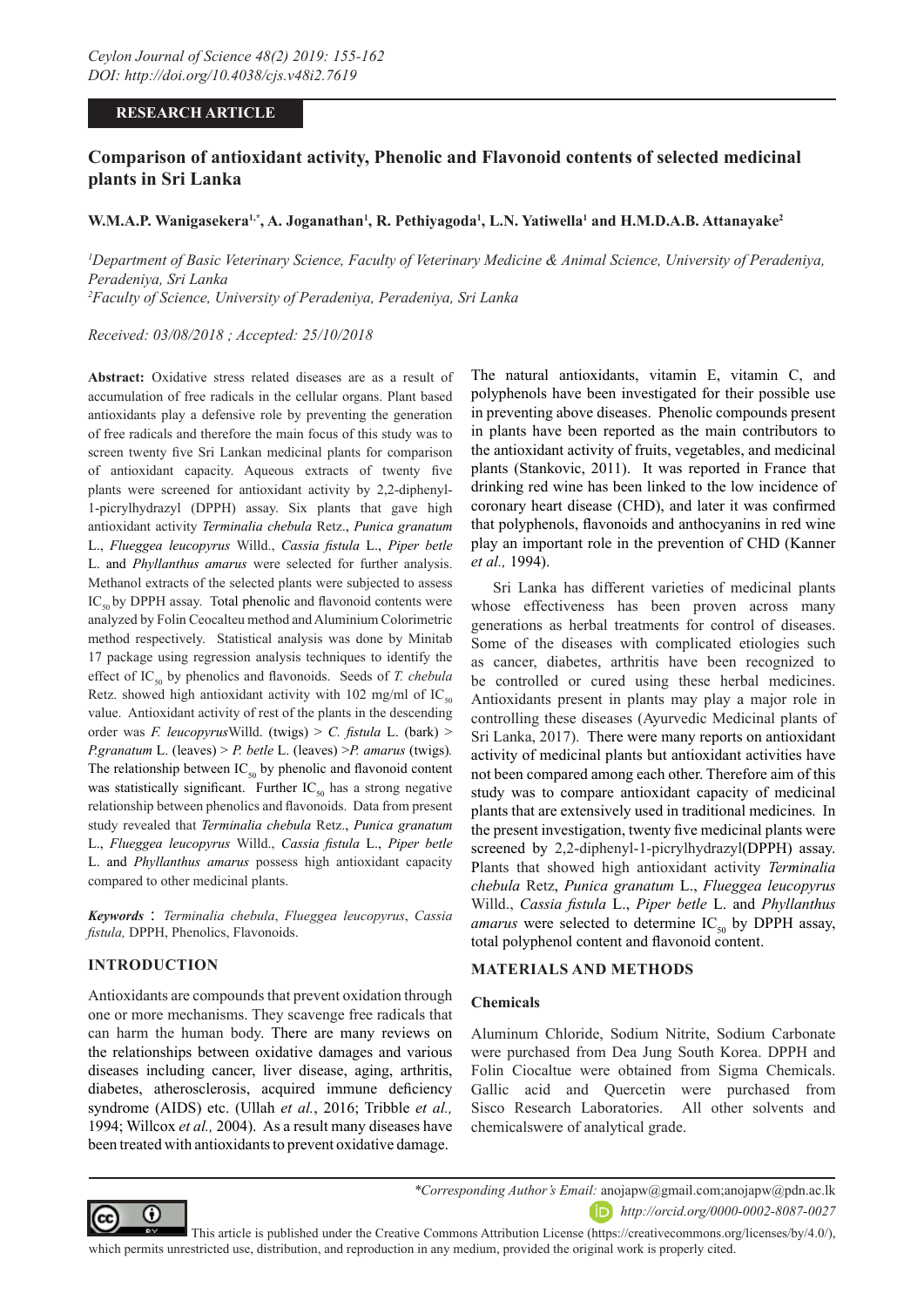#### **Selection and collection of the plant materials**

Twenty five medicinal plants were selected by following discussions with several local Ayurveda practitioners and based on literature survey. The scientific names, vernacular (Sinhala) names and the plant parts selected are detailed in Table 1. The plant part used are the same as those generally used in medicinal preparations in the traditional Sri Lankan medicine such as leaves, stems/ bark, fruits, seeds, rhizomes or whole plant. For the initial screening of medicinal plant extracts for antioxidant capacity, all the plant materials were bought from reputed indigenous medicinal shops in Kandy and were verified by a local physician. Plants that showed high antioxidant activity by DPPH assay were collected freshly with the permission of garden owners from different localities of Sri Lanka. Bark of *C. fistula* and the seeds of *T. chebula* were collected from Moneragala (Uva Province). Twigs of *F. leucopyrus* were collected from Rantambe (Central Province). *P. amarus*was collected from Hemmathagama (Sabaragamuwa Province) and leaves of *P. granatum* and *P. betle* were collected from Udaperadeniya (Central Province). Plants were authenticated by comparison with the herbarium specimens at the National Herbarium, Department of National Botanic Gardens, Peradeniya, Sri Lanka. A voucher specimen of each plant is deposited at the National Herbarium (Deposition Number: 6/01/H/03).

### **Preparation of water extract of plants for antioxidant activity**

Plant material was washed with distilled water to clean off dirt and dust. They were cut into small pieces and dried in an oven at 30°C until constant weight was attained. Dried samples were pulverized using a domestic blender. Each powdered sample was transferred separately into an air-tight bag and was stored in a refrigerator  $(-4^{\circ}C)$  until extraction. Dried powdered plant material (0.5g) was transferred into a screw-capped test tube, together with 10.0 ml of distilled water and incubated at 95°C in a water bath for 1 hour. The resulting water extract was centrifuged at 3900 rpm for 5 minutes and the supernatant was stored in a freezer at-20°C for further analysis.

### **Screening of water extracts for free radical scavenging activity by DPPH assay**

This assay is based on the determination of the concentration of DPPH solution, after adding the antioxidants. An aliquot (40 µl) of plant extract was added to 3 ml of  $8 \times 10^{-5}$  M DPPH and samples were incubated at room temperature for 20 minutes in the dark. Absorbance wasmeasured at 517

**Table 1:** Scientific name, vernacular names andplant parts.

| <b>Scientific Name</b>       | *Vernacular names  | <b>Plant</b> part |
|------------------------------|--------------------|-------------------|
|                              |                    |                   |
| Asparagus racemosus Willd.   | Hathawariya        | leaves            |
| Azadirachta indica A. Juss.  | Kohomba            | <b>Bark</b>       |
| Boerhavia diffusa L.         | Saarana            | roots             |
| Cardiospermum halicacabum L. | WelPenela          | whole plant       |
| Cassia fistula L.            | Ehela              | <b>Bark</b>       |
| Coriandrum sativum           | Koththamalli       | Seeds             |
| Coscinium fenestratum        | Weniwelgeta        | <b>Stem</b>       |
| Cyperus rotundus             | Kalanduru          | rhizomes          |
| Fluggea leucopyrus Willd.    | Katupila           | twigs             |
| Kalanchoe pinnata            | Akkapana           | leaves            |
| Mollugo cerviana             | Pathpadagam        | whole plant       |
| Munronia pinnata L.          | BimKohomba         | whole plant       |
| Pavetta indica L.            | Pavatta            | <b>Stem</b>       |
| Phyllanthus amarus           | Pitawakka          | whole plant       |
| Piper betle                  | Bulath             | leaves            |
| Piper longum L.              | Thippili           | Fruit             |
| Pterocarpu ssantalinus L.    | RathHandun         | <b>Stem</b>       |
| Punica granatum              | Delum              | leaves            |
| Solanam trilobatum L.        | WelThibbotu        | whole plant       |
| Solanum virginianum L.       | <b>KatuwelBatu</b> | whole plant       |
| Sphaeranthus indicus L.      | Mudumahana         | whole plant       |
| Terminalia chebula Retz.     | Aralu              | seeds             |
| Tinospora cardifolia         | Rasakinda          | stem              |
| Vetiveria zizanioides        | Savandara          | roots             |
| Zingiber officinale Roscoe.  | Inguru             | rhizomes          |

\*Commonly used Sri Lankan (Sinhala) names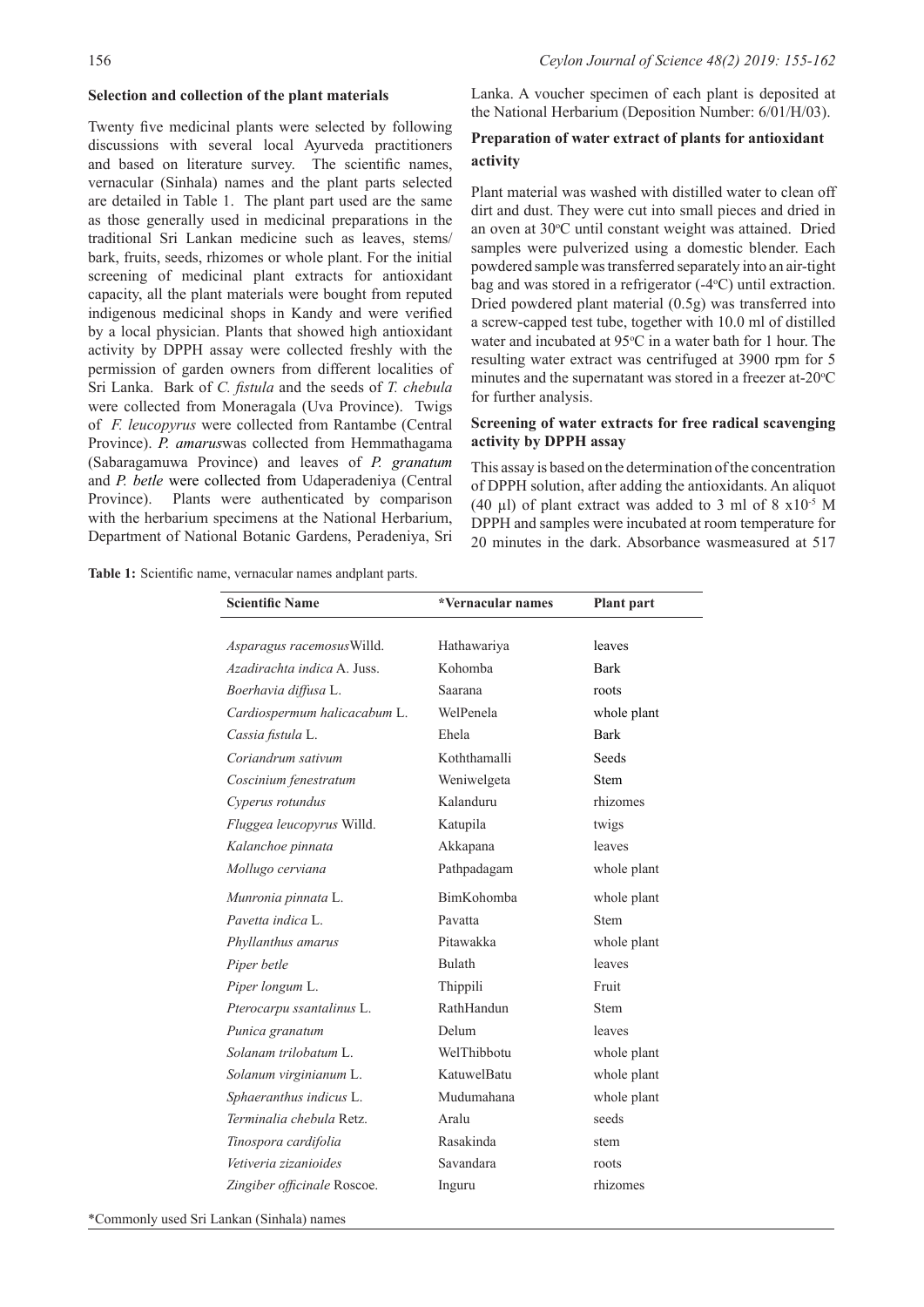#### *W.M.A.P. Wanigasekera et al* 157

nm using UV–Vis spectrophotometer (GBG Cintra-6). All samples were analyzed in triplicate and results averaged. Antioxidant activity of plant extracts was expressed as mmols of ascorbic acid equivalents per gram of plant material on a dry basis [Wong *et al,* 2006].

#### **Preparation of methanol extract for antioxidant activity**

All fresh samples were washed with distilled water and air dried at room temperature. Plant parts were cut into small pieces and air dried until constant weight was obtained. Dried samples were powdered using a domestic grinder, packed in air tight polyethylene bags and stored at -4°C until use for analysis. Powdered plant materials (20 g)were extracted with 100 ml of methanol in a screw capped conical flask with occasional shaking at room temperature. Plant residue was re-extracted twice with 100ml of methanol. The mixture was filtered and evaporated using a rotary evaporator (Buchi RII) at 40°C to obtain crude extracts. Extract was stored at  $-4$ °C for further analysis.

### **Determination of free radical scavenging activity of methanol extract by DPPH assay**

DPPH assay for total antioxidant capacity was carried out as described in Brand-Williams *et al*, 1995. Reaction mixture was prepared with 0.98 ml of 8 x10-5 M DPPH and 20 ml of plant extract at concentrations ranging from 0.016 to 2 g/l. Ascorbic acid was used for comparison or as positive control. All samples were incubated at room temperature for 20 minutes in dark and then absorbance was measured at 517 nm. Measurements were performed in triplicates. The percentage of DPPH radical scavenging activity was determined using the formula:

% Inhibition =  $[A_{(DPPH)} - A_{(Sample)} / A_{(DPPH)}] x 100$ 

where  $\mathbf{A}_{(\text{DPPH})}$  was absorbance of DPPH control solution and  $A_{(Sample)}$  was absorbance of DPPH solution in the presence of plant extract. Sample concentration giving 50% inhibition was estimated as  $IC_{50}$  value using the dose inhibition curve in linear range by plotting the extract concentration versus the corresponding scavenging activity.

### **Determination of total polyphenol content using Folin-Ciocaltue reagent**

The concentration of phenolic in plant extracts was determined using spectrophotometric method (Singleton *et al,* 1999; Waterhouse, 2002). Aliquot of (20 µl) gallic acid calibration standards were mixed with 1.58 ml of distilled water and 100 µl of Folin-Ciocalteu's reagent. The reaction mixture was incubated at room temperature for 8 min (not exceeding 8 minutes) and then 300 µl of 200mg/ ml sodium carbonate was added, re-incubated for another 2 hours at room temperature and absorbance was measured at 765 nm. Analysis was performed in triplicate and the average absorbance was used to plot the calibration graph. The same procedure was repeated for the plant extracts. Based on the measured absorbance, the concentration of phenolics were read (mg/ml) from the calibration graph and the content of phenols was expressed in terms of gallicacid equivalents per gram of extract (mg of GAE/g). Data are expressed as mean± SD of three replicates.

### **Determination of flavonoid content by Aluminium Chloride Colorimetric assay**

Total flavonoid content was determined by Aluminium colorimetric method (Nunes *et al.,* 2012; Thangaraj *et al*., 2016). Quercetin (QE) calibration standards (500µl) were pipetted in to 5ml volumetric flasks with 2ml of distilled water and  $0.15$ ml of 5% NaNO<sub>2</sub>, vortex thoroughly, and incubated at room temperature for 5 minutes. After incubation,  $0.15$ ml of  $10\%$  AlCl<sub>3</sub> was added to each mixture, except for the blank to which same volume of distilled water was added, and incubated again at room temperature for 6 minutes. 1ml of 4% NaOH was added to the mixture, vortexed and made the volume up to 5ml with distilled water. Absorbance was measured at 430 nm after 15minutes. All dilutions were analyzed in triplicate and average absorbance was used to plot the calibration graph. The standard graph was drawn with absorbance against the concentration of QE dilutions. Data are expressed as mean± SD of three replicates. Same procedure was repeated with the plant extract and the content of the flavonoids was expressed in terms of QE equivalents per gram of plant extract.

#### **Statistical analysis**

All graphs were drawn using Microsoft Excel. Data were expressed as means, and standard deviation. Statistical analysis was done by Minitab 17 statistical package using Regression analysis techniques to identify the effect of  $IC_{\epsilon_0}$ by phenolics and flavonoids.

### **RESULTS AND DISCUSSION**

#### **Antioxidant activity of plant extracts by DPPH assay**

There are various methods to evaluate antioxidant capacity. DPPH analysis is one of the accurate and frequently used methods for evaluating antioxidant capacity (Pérez-Jiménez *et al.,* 2008). DPPHis a stable free radical due to delocalization of the extra electron on the whole molecule and therefore DPPH does not dimerize as it happens with other free radicals. This property gives rise to a deep violet colour for DPPH that can absorb UV light at about 517 nm (Sharma and Bhat, 2009). Antioxidants react with DPPH radical, forming reduced form of DPPHand the intensity of the resulting colour is proportional to the remaining concentration of DPPH after reaction with the antioxidant (Molyneux, 2004).

The results of antioxidant activity of water extracts by DPPH assay are given in Figure 1. Antioxidant activity was expressed as ascorbic acid equivalents per gram of plant material on a dry basis (Wong *et al.,* 2006). Out of twenty five samples analyzed, six had high antioxidant capacity (> 0.5 mmol/g dry weight of sample). *T. chebula,* Retz. gave the highest antioxidant activity of 5.41 mmol/g of dry weight. The order of radical scavenging capacity as *T. chebula* > *P. granatum* > *F. leucopyrus* Willd. > *C. fistula*  > *P. betle* > *P. amarus*. The results of antioxidant activity of methanol extracts at different concentrations, estimated by DPPH assay are given in Figure 2. The concentration of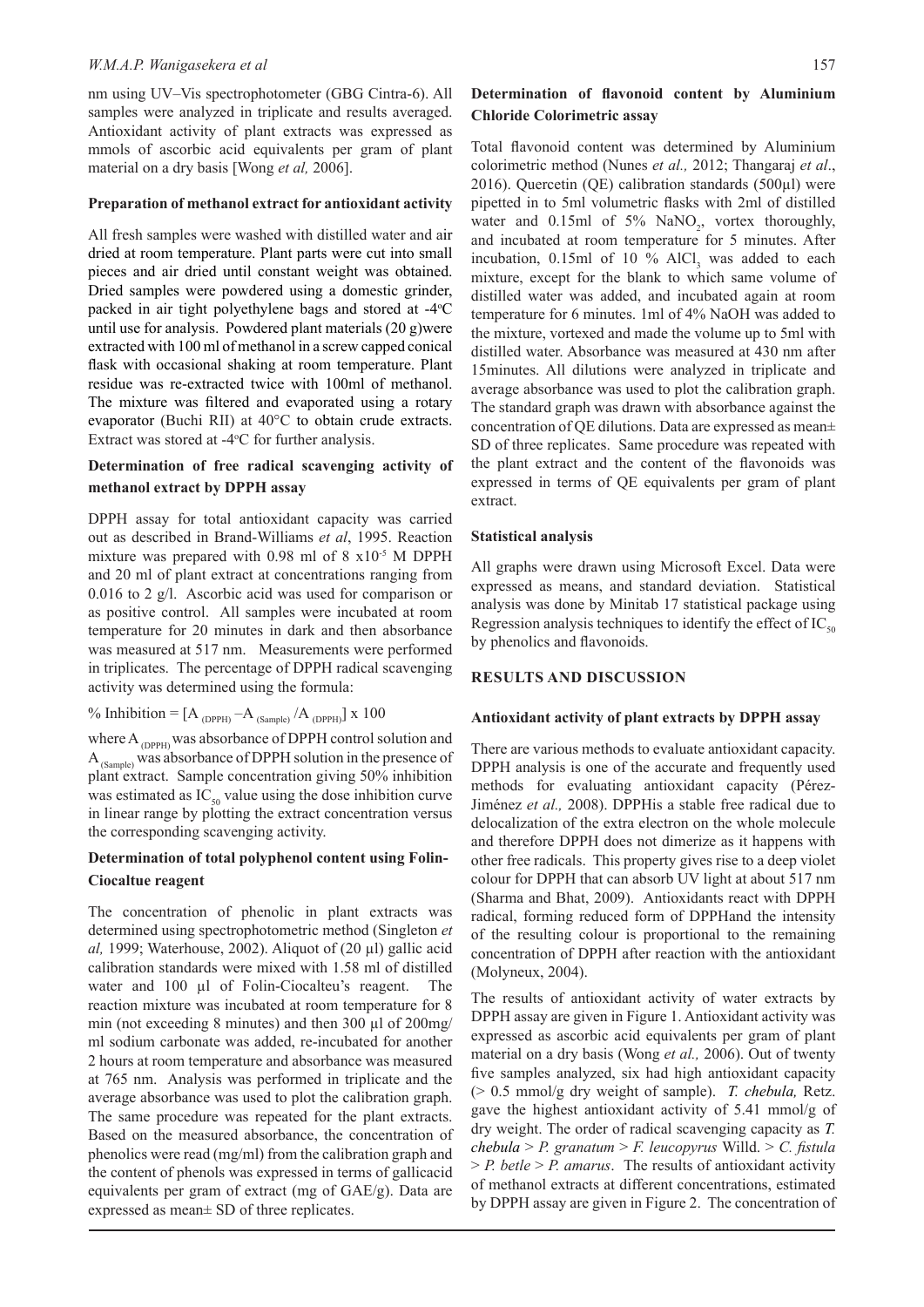sample required to give 50% scavenging activity of DPPH free radical is considered as the total antioxidant activity.  $IC_{50}$  value was determined from the plotted graphs and is shown in the Table 2. According to the results, methanol extract of *T.chebula* Retz. showed high total antioxidant activity with IC<sub>50</sub> value of 102 mg/l( $r^2$ = 0.98) compared to the other plants. The IC<sub>50</sub> of *F. leucopyrus* Willd. ( $r^2 = 0.97$ ), *C.* fistula L.( $r^2$ = 0.98)*, P.* granatum ( $r^2$ = 0.99)*, P. betle* ( $r^2$ = 0.98)and *P. amarus* ( $r^2$  = 0.99) were 353 mg/ 1,489 mg/ 1, 508 mg/l, 623 mg/l and 1037 mg/lrespectively. Ascorbic acid was used as the reference standard and  $IC_{50}$  value was 3.18 mg/L ( $r^2$ = 0.98).

#### 7.000 6.000 Antioxidant activity mM/g 5.000 4.000 3,000 2.000 1.000 0.000 F. letterprise K. Pr Red digital description caratifolia de Roy A. racementation P Le Registration Willd innata in Licus Lineard sativam anim nata<br>Cerviana Linux Liquidin is Longtonian L. E. Senest a pinnata<br>A pinnata l na Matica L R 5 amarus emosus Willd Just Limbung bette Iuss<sub>hea</sub> L. inn Lamm Leus etle um L.<br>ongum L. enatuman Lamm id. Juss ia l bette um Ŷ. **Plant types**

#### **Antioxidant Activity of Different Plants**

Figure 1: DPPH Radical scavenging activity of water extract of 25 medicinal plants (n=3 each, error bars represent standard deviation) expressed as ascorbic acid equivalents per gram of plant material on a dry basis.



**Figure 2:** DPPH free radical scavenging activity at different concentrations of methanol extracts of *Cassia fistula, Flueggea leucopyrus, Phyllanthus amarus, Piper betle, Punica granatum* and *Terminalia chebula*.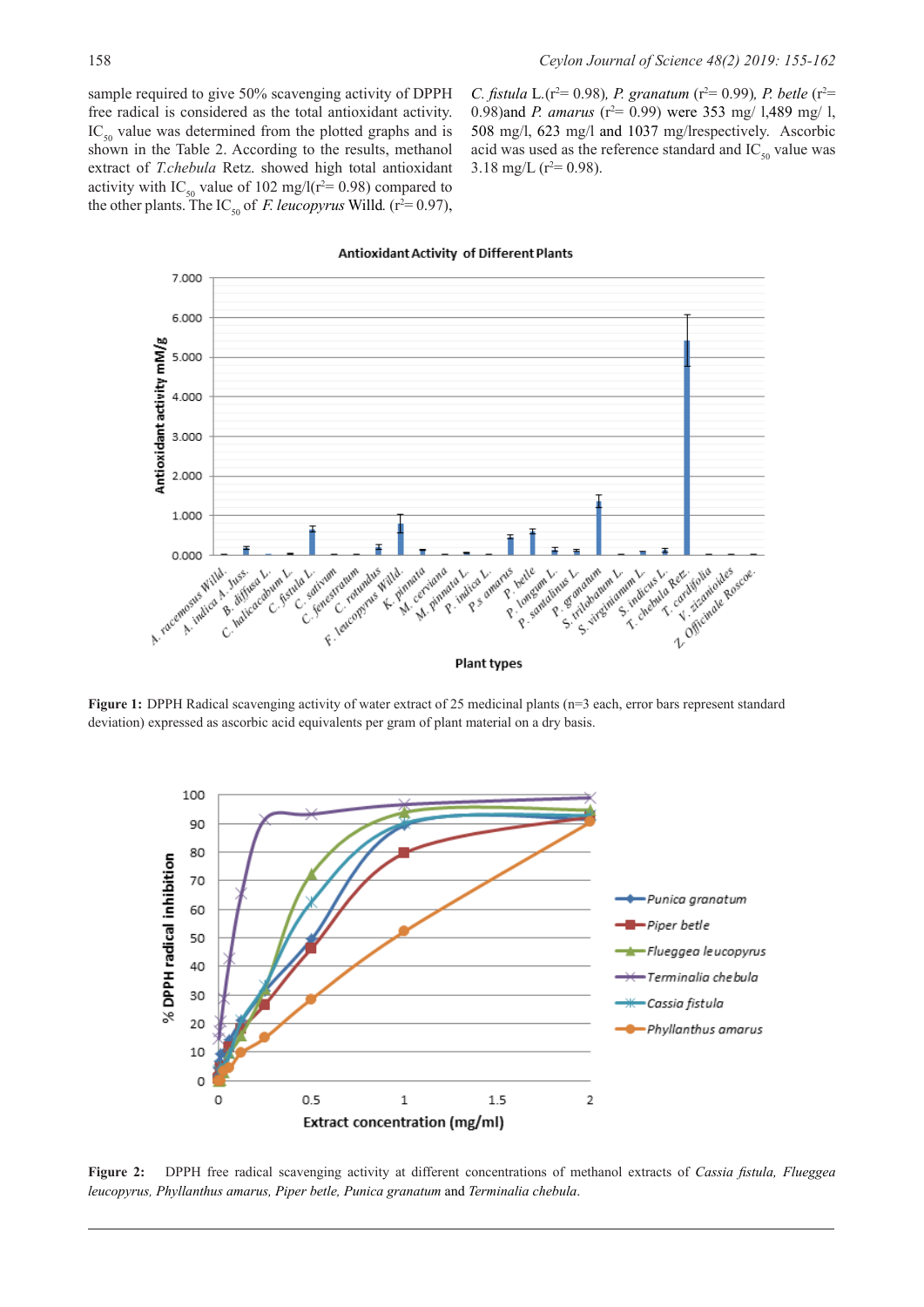#### **Total phenol content by Folin- Ciocaltue reagent**

Phenolic compounds are a group of antioxidants that act as free radical terminators. The amount of total phenol was determined using Folin Ciocalteu reagent (Brand-Williams *et al.,* 1995). This test is based on the oxidation of phenolic groups by phosphomolybdic and phosphotungstic acids (Folin-Ciocaltue) and yielding a blue colour with a broad maximum absorption at 765 nm (Singleton *et al.,* 1999; Agbor and Vinson, 2014). Gallic acid was used as a standard compound and total phenols were expressed as mg/g of gallic acid equivalents. Figure 3 shows the standard graph of Gallic acid. Total phenols were expressed as mg/g of gallic acid equivalents using the standard graph equation: $y = 0.8243x + 0.0135$ ,  $R^2 = 0.99$ , where y is absorbance at 765 nm and x is total phenolic content. Table 3 shows the total phenolcontent that was measured by Folin Ciocaltue reagent in terms of gallic acid equivalent. *T. chebula* showed high total phenol content of 121.72 mg/g. Total phenol content of plant extracts reduces in the order of *T. chebula* > *C. fistula* > *F. leucopyrus* > *P. granatum* > *P.betle* >*P. amarus.* The relationship between  $IC_{50}$  (mg/l) by phenolic contents was statistically significant ( $p \le 0.05$ ). Further, IC<sub>50</sub> has a strong negative relationship between phenolics, the correlation value (r) of -0.82 with antioxidant activity (Figure 4).

**Table 2:** Radical scavenging capacity of crude methanolic extract of *C. fistula, F. leucopyrus, P. amarus, P. betle, P.granatum* and *T. chebula*.

| Name of the plant                 | DPPH $(IC_{50} \pm SD)$ mg/l |
|-----------------------------------|------------------------------|
| Cassia fistula Linn.              | $489 \pm 10$                 |
| <i>Flueggea leucopyrus</i> Willd. | $353 \pm 15$                 |
| Phyllanthus amarus                | $1037 \pm 11$                |
| Piper betle                       | $623 \pm 40$                 |
| Punicag ranatum L.                | $508 \pm 9$                  |
| Terminalia chebula Retz           | $102 \pm 4$                  |

Each value in the table is represented as mean  $\pm$  SD (n = 3).

**Table 3:** Total phenolic content and flavonoid content.

| Name of the plant                 | Total phenolic content mg/GAE/g extract | Total flavonoid content $mg/QE/g$ extract |
|-----------------------------------|-----------------------------------------|-------------------------------------------|
| Cassia fistula Linn.              | $43.57 \pm 1.16$                        | $4.99 \pm 0.10$                           |
| <i>Flueggea leucopyrus</i> Willd. | $39.17\pm0.74$                          | $4.58 \pm 0.09$                           |
| Phyllanthus amarus                | $11.30 \pm 0.38$                        | $3.64 \pm 0.08$                           |
| Piper betle                       | $14.83 \pm 0.06$                        | $4.43 \pm 0.03$                           |
| <i>Punica granatum L.</i>         | $29.97 \pm 0.57$                        | $5.48 \pm 0.04$                           |
| Terminalia chebula Retz           | $121.72\pm 6.04$                        | $8.31 \pm 0.43$                           |

Each value in the table is represented as mean  $\pm$  SD (n = 3).



**Figure 3:** Standard calibration graph of gallic acid.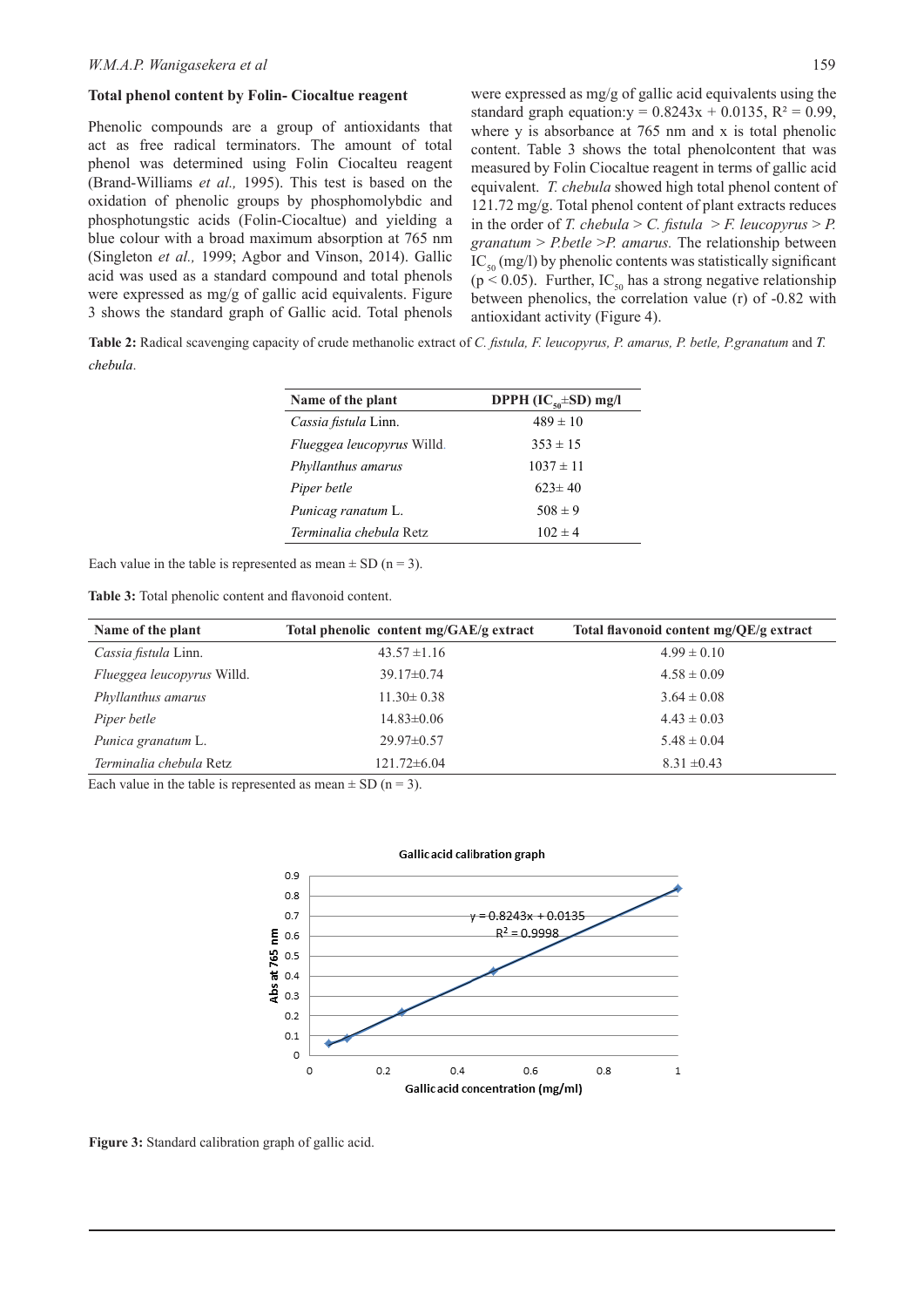

**Figure 4:** Linear correlation between the amount of total phenol and antioxidant activity ( $IC_{50}$  of DPPH).

### **Total flavonoid content by Aluminium chloride colorimetric method**

Total flavonoid content was estimated by Aluminium chloride  $(AICl_3)$  colorimetric method.  $AICl_3$  forms acid stable complexes with C-4 keto groups and either C-3 or C-5 hydroxyl group of flavones and flavonols (Thangaraj, 2016, Bhaigyabati *et al.,* 2014). The content of flavonoids was expressed as mg/g of quercetin equivalents. Figure 5 shows the standard graph and the equation is,  $y = 1.112x$ . 0.0164,  $R^2 = 0.9977$ , where y is absorbance at 430 nm and x is total flavonoid content. Table 3 shows the mean  $\pm SD$ of flavonoid content in terms of quercetin equivalent. The high content of flavonoids was observed in *T. chebula* as 8.31  $\pm$ 0.43 mg/quercetin/g. The relationship between IC<sub>50</sub> (mg/L) by flavonoid contents was statistically significant (p < 0.05). IC<sub>50</sub> has a strong negative relationship with flavonoids, which gave a correlation value(r) of -0.82 with antioxidant activity (Figure 6).

Antioxidant activity of fruits of *Terminalia chebula* has been tested in many different assays. Harza *et al.,* 2010 reported that IC<sub>50</sub> of seeds by DPPH as 1.73  $\mu$ g/ml, comparatively higher antioxidant capacity than our results. High phenolic and flavonoid contents were observed as 127.6 mg Gallic acid equivalent per 100 mg plant extract and 219.30 mg quercetin equivalent per 100 mg plant extract respectively. In *Flueggea leucopyrus,* Soysa *et al* 2014 reported that the phenolic content was 22.15 μg/g of Gallic acid equivalents and DPPH radicals by 50% was  $11.16 \pm 0.45$  μg/mL. There were many reports on the antioxidant activity of different parts of *Cassia fistula*. According to Ilavarasan *et al.*, 2005, IC<sub>50</sub> of the methanol extract of bark of *Cassia fistula* was 203 μg/mL by DPPH assay. Though there were many reports on antioxidant activity by different assays, a remarkable differences in the values and cannot be compared each other.

### **Medicinal value of plants**

*Terminalia chebula* is a perennial medicinal plant used widely in indigenous and ayurvedic medicinal systems (Ayurveda Department, 2002], mainly for the treatment of asthma, sore throat, vomiting, hiccough, diarrhea, bleeding piles, gout, heart and bladder diseases (Cheng *et al.,* 2003) and cancer (Saleem *et al.,* 2002). Juice of *P. granatum* has been used to treat sore throats, cough, urinary infections, skin disorders and arthritis (Bhowmik *et al.,* 2013). However modern research suggests that pomegranates might be useful in treating cancer, osteoarthritis and diabetes (Ephraim and Robert, 2007). Limited work has been reported from the leaves of pomegranate, but leaves use in eye infections, dysentery, worm diseases, asthma in ayurvedic medicine in SriLanka (Ayurvedic Medicinal plants of Sri Lanka, 2017) *F. leucopyrus* Willd. is extensively used in the treatment of cancer and tumors in traditional Ayurvedic medicinal practice in Sri Lanka (Soysa *et al.,* 2014) *C. fistula* L. is an important medicinal plant belonging to family Caesalpiniaceae. Stem-bark is useful in the treatment of many diseases such as skin diseases, inflammatory diseases, rheumatics, and jaundice (Bahorun, *et al.,* 2005). *Piper betle* leaves are used in folk medicine for the treatment of various disorders and is commonly chewed among Asians. The whole plant possesses medicinal properties useful in the treatment of skin diseases, inflammatory diseases, rheumatism, anorexia and jaundice (Bahorun *et al.,* 2012). Aerial parts of the herb *P. amarus* have been widely used in the treatment of jaundice, constipation, diarrhea, kidney ailments, ringworm, ulcers, malaria etc. (Lim and Murtijaya, 2007).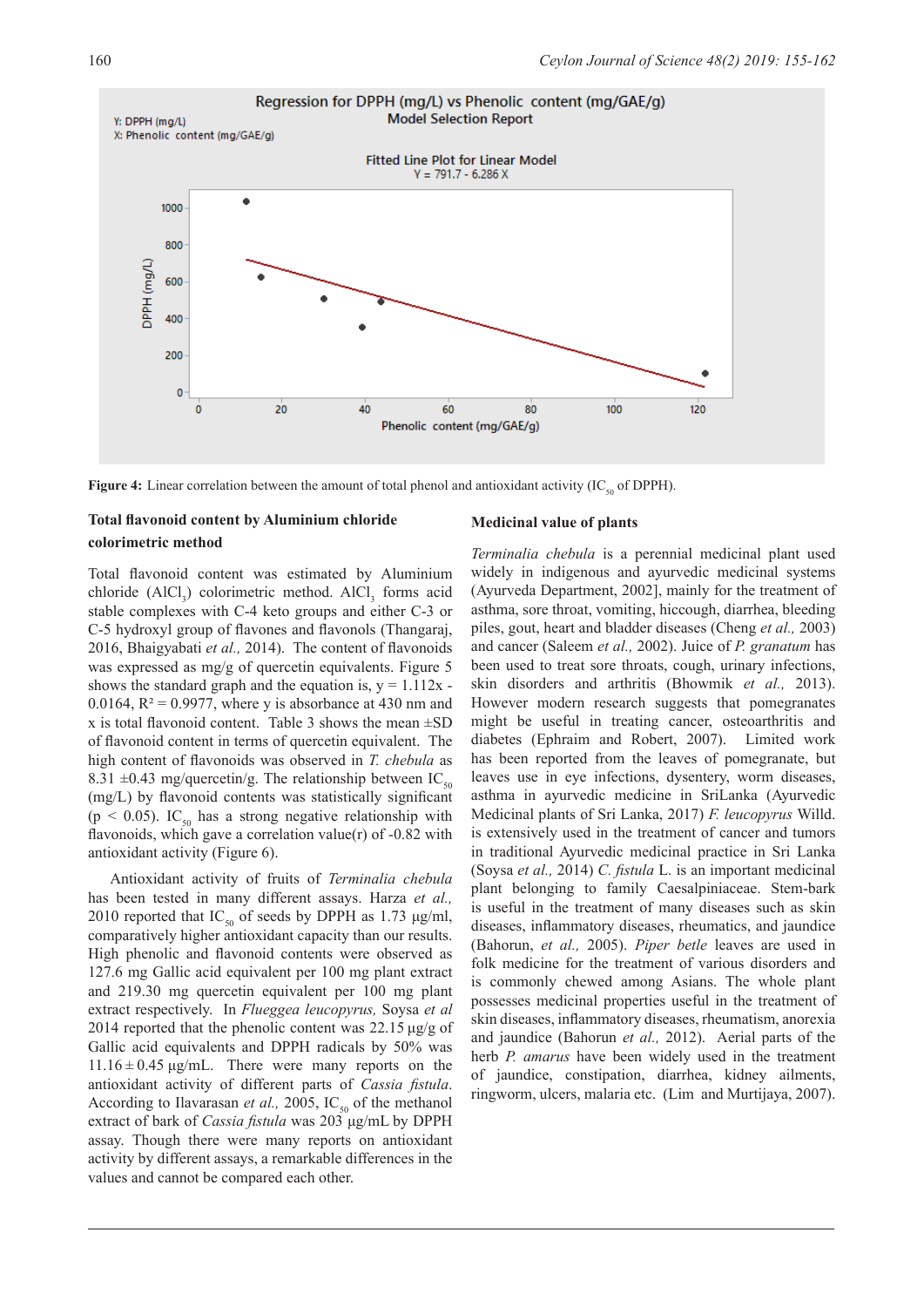

#### Quercetin calibration graph

Figure 5: Standard calibration graph of quercetin.



**Figure 6:** Linear correlation between the amount of flavonoids and antioxidant activity (IC<sub>50</sub> of DPPH).

#### **CONCLUSIONS**

Natural products have been proven relatively safe for human consumption and the plants have been used for thousands of years in the treatment of different diseases. The wide use of these plants in the Sri Lankan indigenous systems may be inpart due to their antioxidant potency. As shown in terms of other antioxidant assays, plants used in this medicinal system convey a very high antioxidant potential. The mechanism of action of these plants require further study and isolation of the secondary metabolites responsible for the antioxidant activity has to be taken up which may result in the discovery of modern drugs from these plants.

### **LIST OF ABBREVIATIONS**

DPPH- 2,2-diphenyl-1-picrylhydrazyl

AIDS - acquired immune deficiency syndrome

CHD- coronary heart disease

### **ACKNOWLEDGEMENTS**

Authors wish to acknowledge RG/2012/56/V and RG/2014/46/V grants of the University of Peradeniya, Sri Lanka for financial support and Mrs. N.P.T. Gunawardena, officer in-charge, National Herbarium, Department of National Botanic Gardens, for authentication of plant specimen.